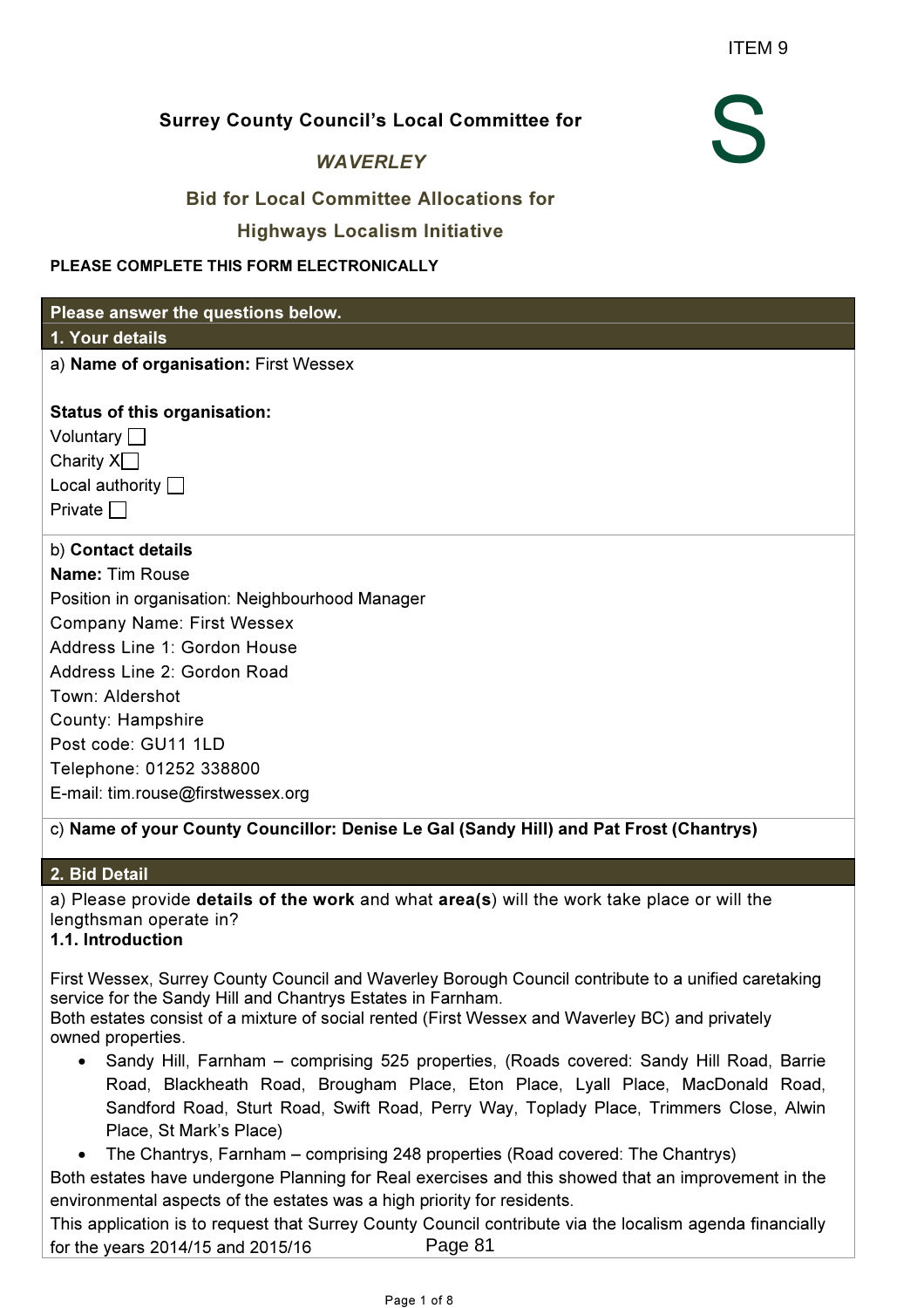# Resources

The following resources will make up the caretaking team covering the 2 estates.

Labour

Comprises of a Caretaking Team of two persons, working 39 hours each Monday to Friday, employed by First Wessex, and funded by the Parties.

## **Vehicle**

Comprises of a 3.5 tonne Ford Transit Tipper with Tail Life and removable caged sides, with the First Wessex Logo displayed, provided by FW and funded by the Parties.

# Tools and Equipment

Consists of hand held tools, hand held machinery and access to a pedestrian mechanical sweeper, provided to the Caretaking Team by First Wessex and funded by the Parties.

#### . Works on the Highway to be undertaken by the caretaking team (for which funding is applied for)

Minor Drainage problems: clearance of road gulleys (which do not need drain clearance machines).

Cleaning of Signage: cleaned once a year, or as required if the signage is unreadable.

Removal of epicormic growth (Sandy Hill only)

Winter Maintenance installation and filling of 2 bins so the stairs and balconies can be gritted (Sandy Hill)

Weed killing

Enhanced grass cutting (14 cuts a year)

The team will achieve economies of scale by also undertaking the following work which falls within the responsibilities or contractual obligations of Waverley Borough Council and First Wessex (and which is funded through the contributions made by these organisations to the project):

## Graffiti Removal

 Small scale Graffiti on non permeable surfaces such as garage doors, road signs etc. will be dealt with by the Caretaking Team by means of Graffiti wipes. The team undertakes to do this proactively during the course of their planned work.

Should the need arise, the Neighbourhood Warden or Manager will pass any reports of small scale Graffiti to the Caretaking Team to incorporate into their tasks as soon as possible.

. Graffiti removal targets shall be:

- 5 days for non-offensive Graffiti
- 24 hours for racist or offensive Graffiti.

Page 82

## Fly Tip / Bulk Rubbish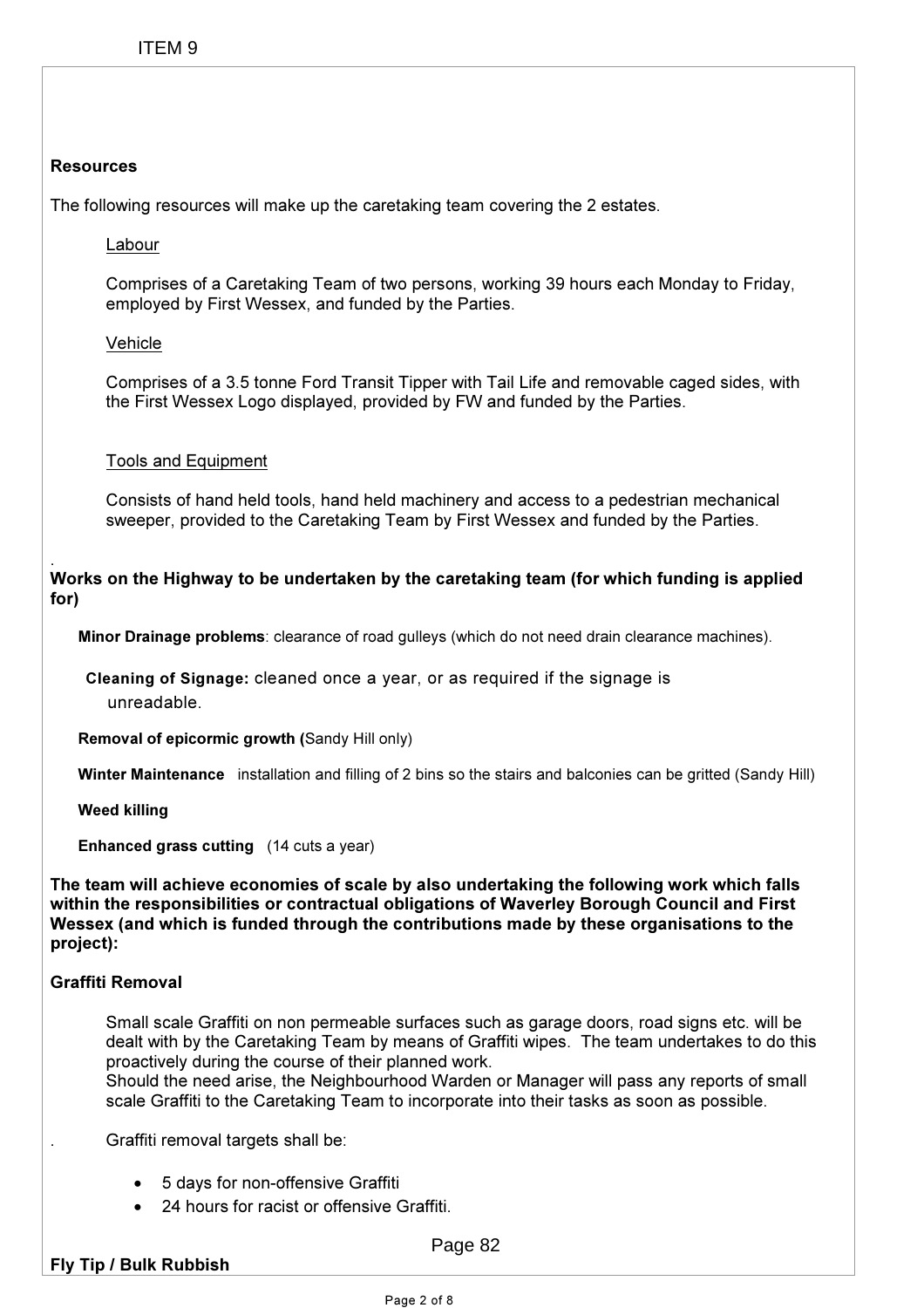The caretaking team will remove with in 24 hours of reporting any fly tip found on either The Sandy Hill Estate or the Chantrys Estate. and Recycling.

# Weekly Rota

The Caretaking Team will be issued with a rota every week, ensuring that all areas of both Estates are covered for Litter Picking / Bin Collection and fly tip removal. In addition periodic works such as cleaning of signage and weed killing will be carried out by trained operatives.

# Reporting of Anti Social Behaviour

It is expected that the Caretaking Team will be proactive in reporting antisocial behaviour to the Neighbourhood Warden or Estates Manager.

## Empty Litter bins

Bins for the provision of litter on land owned by the Parties, within Sandy Hill and The Chantrys, shall be emptied and the contents disposed of.

# Empty Dog Bins

Bins for the provision of dog excrement on land owned by the Parties, within Sandy Hill and The Chantrys, shall be emptied and the contents disposed of

## Litter Pick

The removal and collection of litter in accordance with the rota, from all communal areas owned by the Parties within Sandy Hill and The Chantrys, including but not restricted to; paved, unpaved, grassed and shrub bed areas, including hedge bases (if applicable).

## Sweep / clear Steps

Communal steps will be visited in accordance with the rota, and cleared by means of hand tools to remove; litter, rubbish, debris or other items that could result in causing a slip, trip or fall.

## Sweep / clear Paths

Communal paths and walkways will be visited in accordance with the rota, and cleared of litter, rubbish and debris, by appropriate means such as hand tools, hand held and pedestrian machinery.

## Sweep/ clear Kerb Lines

Kerb lines on Subsidiary roads (where road abuts kerb stones) will be visited in accordance with the rota and will be cleared of litter, rubbish and debris, by means of scraping and sweeping using a combination of hand tools and hand held machinery.

b) If different from previous section, who is the lead contact that will be administering the scheme? (name, position in organization, full address, phone, email)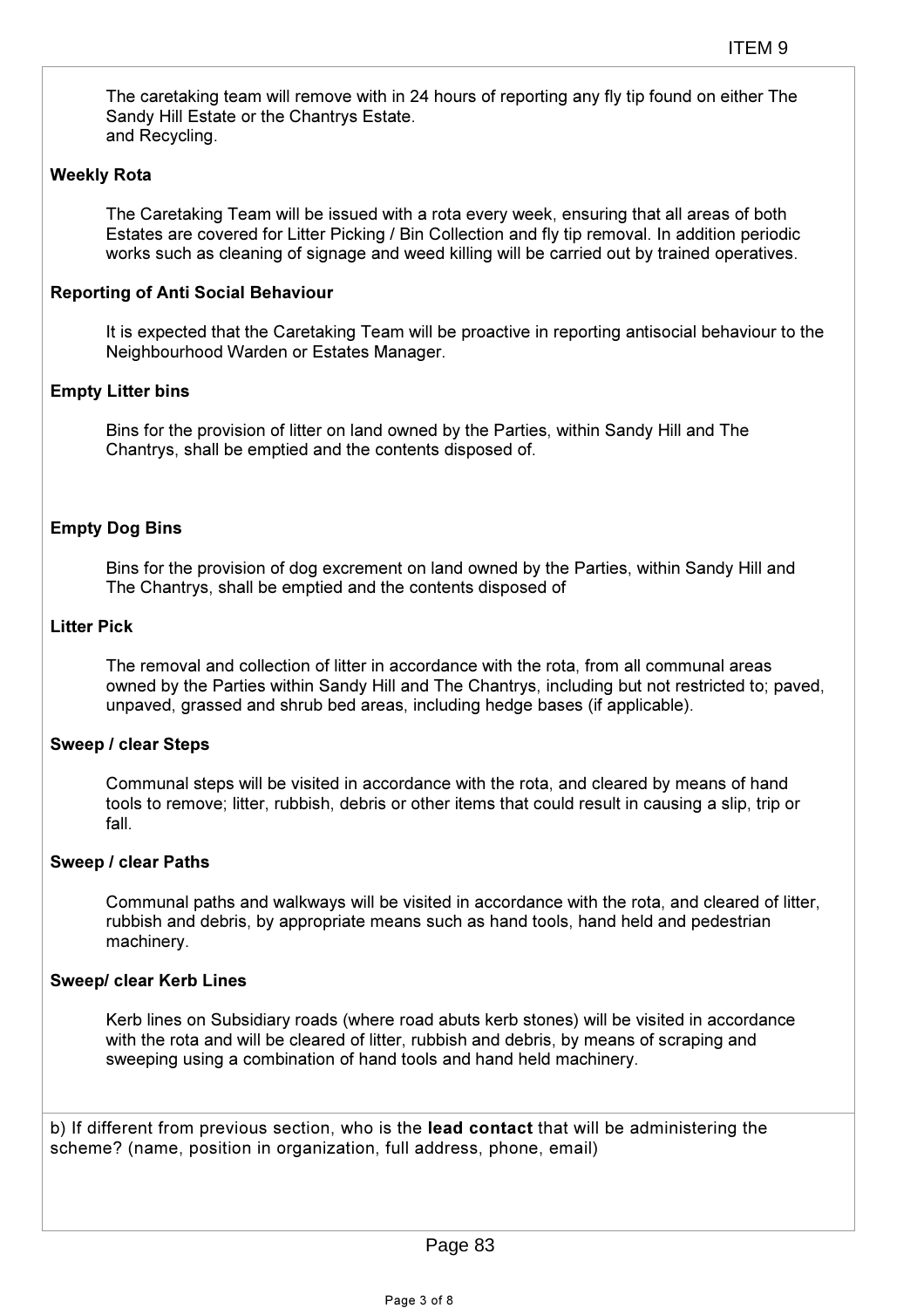| c) Have you approached local suppliers for prices and an idea of how much time they will work<br>on behalf of the local council/s or residents association? Please detail.<br>The contract to provide a caretaker The Sandy Hill was carried out by Veolia until July 2013, the<br>contract was then re costed to provide an improved service also including The Chantrys Estate, ,<br>The new contract including the new areas is 7% cheaper than the Veolia contract. |                                                                                                                                                                                                                                                                                                                                                                                            |  |  |  |  |  |  |  |
|-------------------------------------------------------------------------------------------------------------------------------------------------------------------------------------------------------------------------------------------------------------------------------------------------------------------------------------------------------------------------------------------------------------------------------------------------------------------------|--------------------------------------------------------------------------------------------------------------------------------------------------------------------------------------------------------------------------------------------------------------------------------------------------------------------------------------------------------------------------------------------|--|--|--|--|--|--|--|
| First Wessex now carries out the contract for three years from the 1 <sup>st</sup> April 2013                                                                                                                                                                                                                                                                                                                                                                           |                                                                                                                                                                                                                                                                                                                                                                                            |  |  |  |  |  |  |  |
| d) How much funding are you requesting?                                                                                                                                                                                                                                                                                                                                                                                                                                 |                                                                                                                                                                                                                                                                                                                                                                                            |  |  |  |  |  |  |  |
| In respect of work on the highway (Surrey County Council responsibilities)<br>Year 2014-2015 £7069 Plus RPI                                                                                                                                                                                                                                                                                                                                                             |                                                                                                                                                                                                                                                                                                                                                                                            |  |  |  |  |  |  |  |
|                                                                                                                                                                                                                                                                                                                                                                                                                                                                         | Year 2015-2016: Year 2014-2015 contribution plus RPI                                                                                                                                                                                                                                                                                                                                       |  |  |  |  |  |  |  |
|                                                                                                                                                                                                                                                                                                                                                                                                                                                                         | e) Are you looking for funding on a matched/part or fully funded basis? If matched or part<br>funding, how is the remainder of the money being raised?                                                                                                                                                                                                                                     |  |  |  |  |  |  |  |
|                                                                                                                                                                                                                                                                                                                                                                                                                                                                         | The funding requested is matched funding, the Committed funds over 3 years are set out below                                                                                                                                                                                                                                                                                               |  |  |  |  |  |  |  |
|                                                                                                                                                                                                                                                                                                                                                                                                                                                                         | 2013-14 Surrey County Council £7069, Waverley Borough Council, £16, 332 First Wessex £18, 208                                                                                                                                                                                                                                                                                              |  |  |  |  |  |  |  |
| contribution requested in this application                                                                                                                                                                                                                                                                                                                                                                                                                              | 2014-15 Waverley Borough Council £16,332 + RPI First Wessex £18,208+RPI; Surrey CC                                                                                                                                                                                                                                                                                                         |  |  |  |  |  |  |  |
| Surrey CC contribution requested in this application                                                                                                                                                                                                                                                                                                                                                                                                                    | 2015-16 Waverley Borough Council £16,332 +RPIx2years First Wessex £18,208+RPIx2years;                                                                                                                                                                                                                                                                                                      |  |  |  |  |  |  |  |
|                                                                                                                                                                                                                                                                                                                                                                                                                                                                         |                                                                                                                                                                                                                                                                                                                                                                                            |  |  |  |  |  |  |  |
|                                                                                                                                                                                                                                                                                                                                                                                                                                                                         |                                                                                                                                                                                                                                                                                                                                                                                            |  |  |  |  |  |  |  |
| might manage working across a number of areas.                                                                                                                                                                                                                                                                                                                                                                                                                          | f) Briefly give details of how you would run the lengthsman scheme. For example, how you                                                                                                                                                                                                                                                                                                   |  |  |  |  |  |  |  |
| <b>Job Title:</b>                                                                                                                                                                                                                                                                                                                                                                                                                                                       | The contract is run by the Estates Supervisor, the job description is shown below.<br><b>Estate Supervisor</b>                                                                                                                                                                                                                                                                             |  |  |  |  |  |  |  |
| <b>Responsible for:</b>                                                                                                                                                                                                                                                                                                                                                                                                                                                 | <b>Estates &amp; Grounds Maintenance Foremen</b>                                                                                                                                                                                                                                                                                                                                           |  |  |  |  |  |  |  |
| <b>Purpose of the Post:</b>                                                                                                                                                                                                                                                                                                                                                                                                                                             | To carry out day to day Management of; caretaking, grounds<br>maintenance and sub-contract services, in accordance with First Wessex<br>Estate Services Specification, ensuring the highest possible standard of<br>workmanship is maintained, to maximise customer satisfaction.                                                                                                          |  |  |  |  |  |  |  |
|                                                                                                                                                                                                                                                                                                                                                                                                                                                                         |                                                                                                                                                                                                                                                                                                                                                                                            |  |  |  |  |  |  |  |
|                                                                                                                                                                                                                                                                                                                                                                                                                                                                         |                                                                                                                                                                                                                                                                                                                                                                                            |  |  |  |  |  |  |  |
| community.                                                                                                                                                                                                                                                                                                                                                                                                                                                              | g) Please give some detail around what difference doing this work will make to the                                                                                                                                                                                                                                                                                                         |  |  |  |  |  |  |  |
|                                                                                                                                                                                                                                                                                                                                                                                                                                                                         | Both Sandy Hill and The Chantrys are current or ex-Local Authority Housing Estates with a large<br>percentage of low income families. A Planning for Real exercise on both estates highlighted that<br>the residents would like to see improved environmental services. The caretaking service at<br>Sandy Hill has since 2000 provided this improvement and subsequent increased resident |  |  |  |  |  |  |  |

satisfaction levels and these benefits are now (since June 2013) extended to The Chantrys.

Satisfaction levels have increased along with a reduction in crime and anti-social behaviour: this is partly due to the partners' work including the caretaking service which has contributed to this improvement and at the same time helped to generate a greater sense of pride in the neighbourhood This activity complements joint work to improve skills, opportunities and quality of life more generally.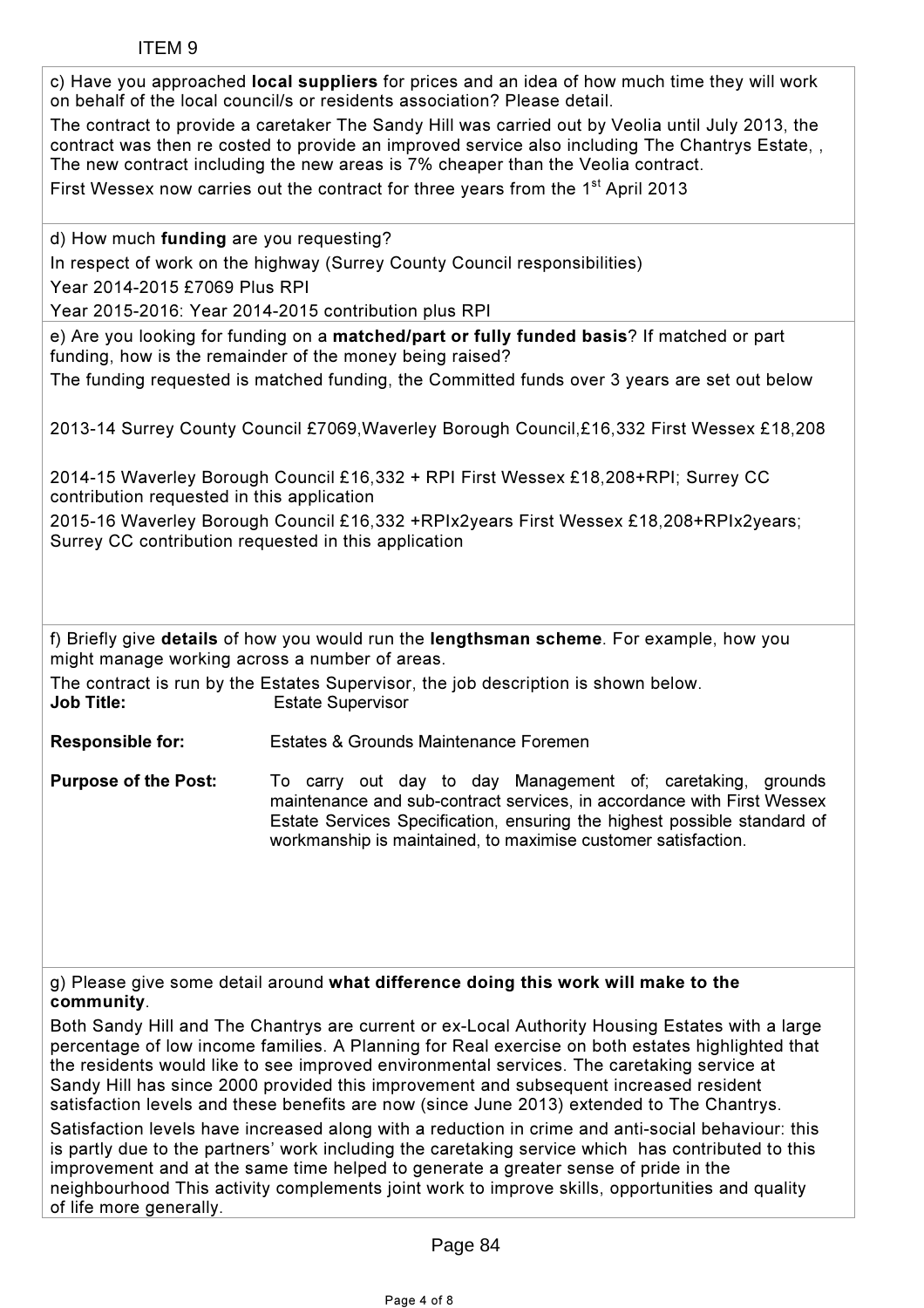S

If your bid is agreed we will send a Grant Funding Agreement for you to complete, including providing bank account details. All payments will be made by BACS. The payment will be made following agreement from the Local Committee or Divisional Member.

NB If your bid is successful you will need a bank account in the name of your organisation. Any queries please contact the Highways Localism Team using the e-mail address:

highwayslocalism@surreycc.gov.uk

Please return the form by e-mail to the address above and also to your local County Councillor (details for Surrey County Councillors is available here).

Surrey County Council's Local Committee for

COMMITTEE NAME

Reporting form for Local Committee Allocations for

Highways Localism Initiative

PLEASE COMPLETE THIS FORM ELECTRONICALLY

Please answer the questions below, as necessary. 1. Your details

a) Name of organisation:

Page 85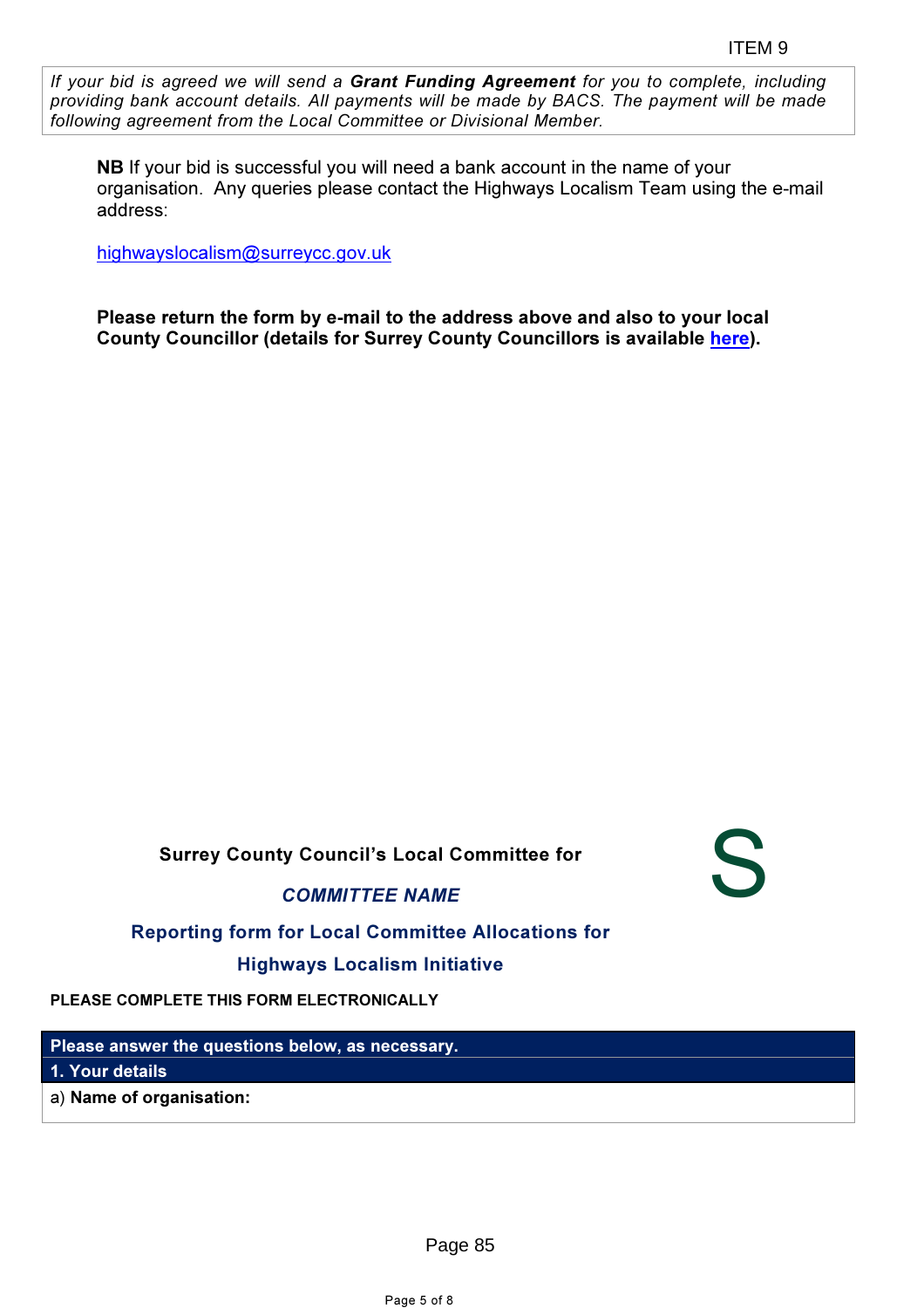Ī

| b) Contact details<br>Name:<br>Position in organisation:<br>Telephone:<br>E-mail:                               |
|-----------------------------------------------------------------------------------------------------------------|
| c) Name of your County Councillor:                                                                              |
| 2. Bid Detail                                                                                                   |
| a) What amount of funding provided has been spent to date?                                                      |
| b) Outline how this has been spent – please give details of the type of work, the quality of the<br>service etc |
| c) What amount of funding is remaining to be spent?                                                             |
| d) Outline how you intend to spend the remainder of the funding                                                 |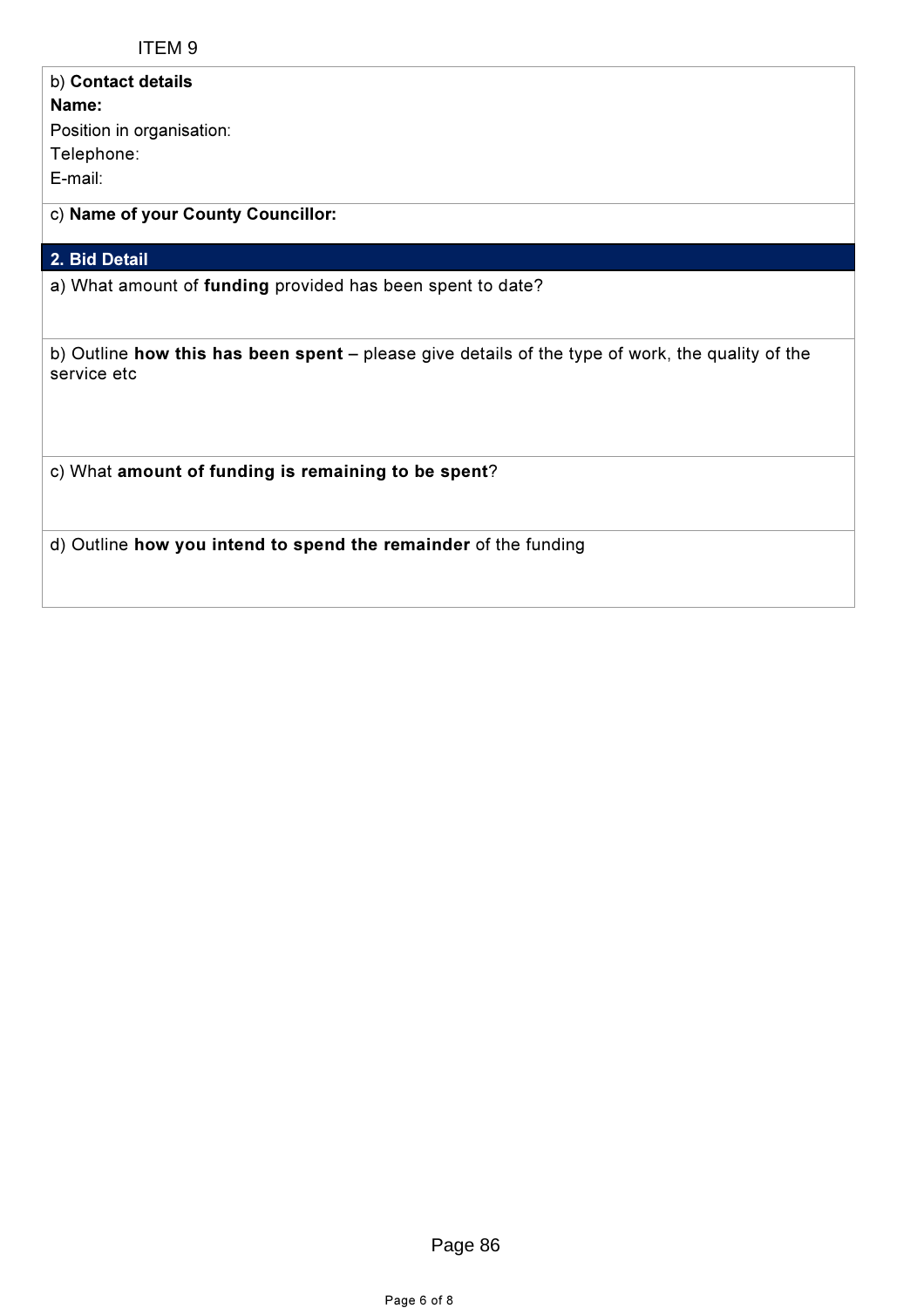| 3. Only to be completed towards the end of the financial year                                                                                                                                                                                                                                  |
|------------------------------------------------------------------------------------------------------------------------------------------------------------------------------------------------------------------------------------------------------------------------------------------------|
| a) Has the full amount of funding provided has been spent?                                                                                                                                                                                                                                     |
| Yes $\Box$                                                                                                                                                                                                                                                                                     |
| No                                                                                                                                                                                                                                                                                             |
| If No – please give details why and an assurance that the money will be spent by the end<br>of the financial year – for example because you are waiting for final invoices from<br>contractors                                                                                                 |
| b) What amount of funding is remaining to be spent?                                                                                                                                                                                                                                            |
| c) Please give detail on <b>how you feel the scheme has worked</b> – what has the response been<br>from residents, how did you deal with inquiries and complaints, how successful was working with<br>the Highways Service. What evidence is available, such as correspondence from residents? |
| d) Have you attached relevant accounting information?<br>Yes    <br>No l                                                                                                                                                                                                                       |
| If No – when and how is this information going to be received                                                                                                                                                                                                                                  |

Please return the form by e-mail to

- highwayslocalism@surreycc.gov.uk

- the Highways Service (details to be confirmed)

- and also to your local County Councillor (details for Surrey County Councillors is available here).